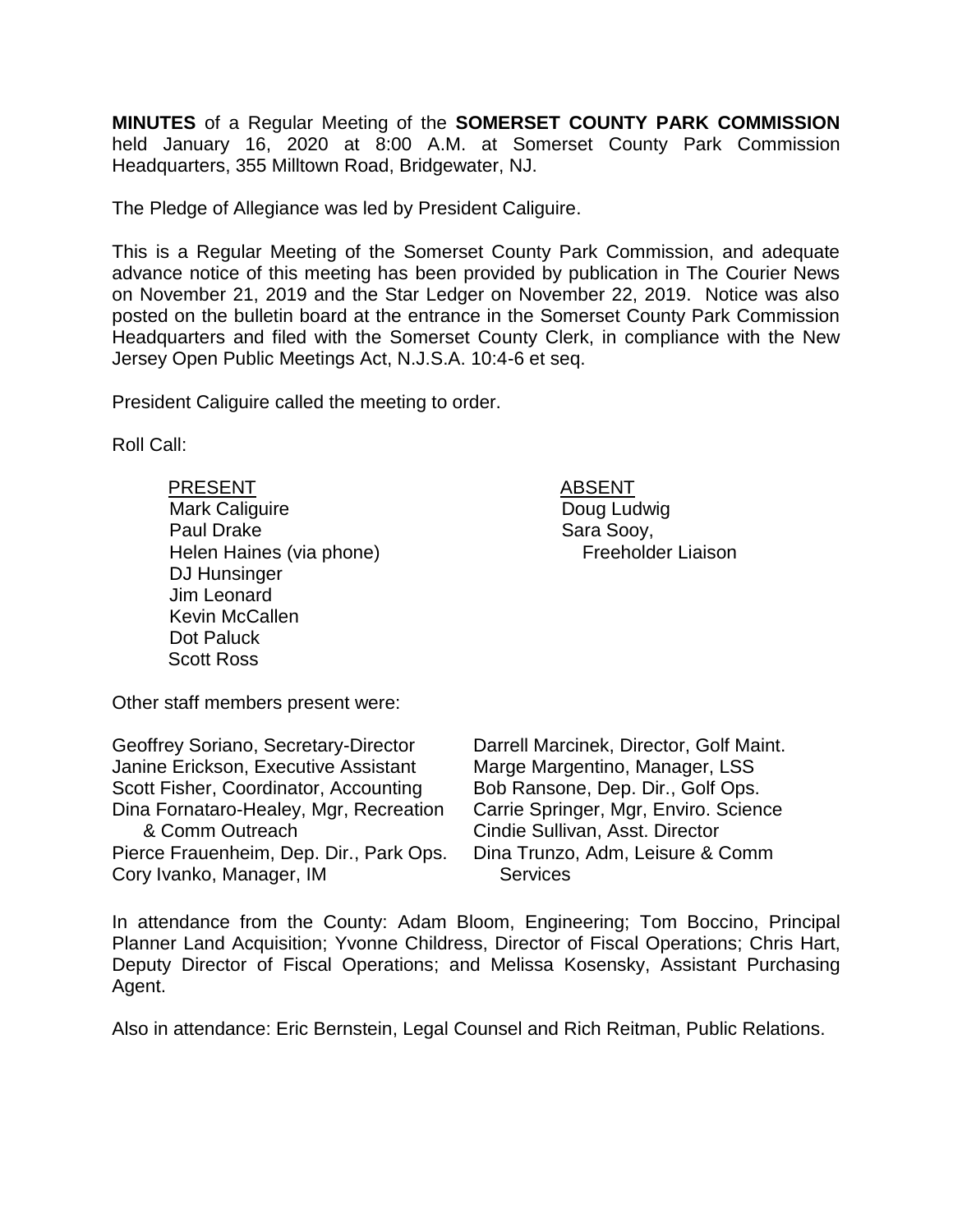## **OPEN MEETING FOR PUBLIC COMMENT**

There were no comments from the public.

## **APPROVAL OF THE MINUTES**

President Caliguire called for the approval of the minutes of the Regular meeting held on December 12, 2019, the Close Out meeting held on December 30, 2019, and the Opening meeting held on January 6, 2020. Moved by Commissioner Hunsinger; seconded by Commissioner Paluck. YEAS: Commissioners Drake (January 6, 2020 minutes only), Haines, Hunsinger, Leonard, McCallen, Paluck, Ross and President Caliguire. NAYES: None. ABSENT: Commissioner Ludwig.

### **APPROVAL OF BILLS FOR PAYMENT**

The following resolutions were moved by Commissioner Hunsinger; seconded by Commissioner Paluck. YEAS: Commissioners Drake, Haines, Hunsinger, Leonard, McCallen, Paluck, Ross and President Caliguire. NAYES: None. ABSENT: Commissioner Ludwig.

### **Resolution R20-023 - Transfer of Appropriations**

Resolution transfers appropriations among reserve accounts.

### **Resolution R20-024 – Payment of Claims**

Resolution authorizes payment of claims in the amount of \$658,984.39 comprised of Claims in the amount of \$286,545.76 and Salaries and Wages in the amount of \$372,438.63 for the period of December 27, 2019 through December January 15, 2020.

### **Resolution R20-025 – Payment of Confirming Orders**

Resolution authorizes the payment of confirming orders totaling \$15,443.31.

### **Resolution R20-026 – Authorizing Additional Funding for Previously Awarded Contracts (Leisure Services)**

Resolution authorizes additional funds for previously awarded contracts.

### **Resolution R20-027 – Authorizing Additional Funding for Previously Awarded Contracts (Golf)**

Resolution authorizes additional funds for previously awarded contracts.

## **Resolution R20-028 – Authorizing Additional Funding for Previously Awarded Contracts (Administration)**

Resolution authorizes additional funds for previously awarded contracts.

### **Resolution R20-029 – Authorizing Additional Funding for Previously Awarded Contracts (Park Operations)**

Resolution authorizes additional funds for previously awarded contracts.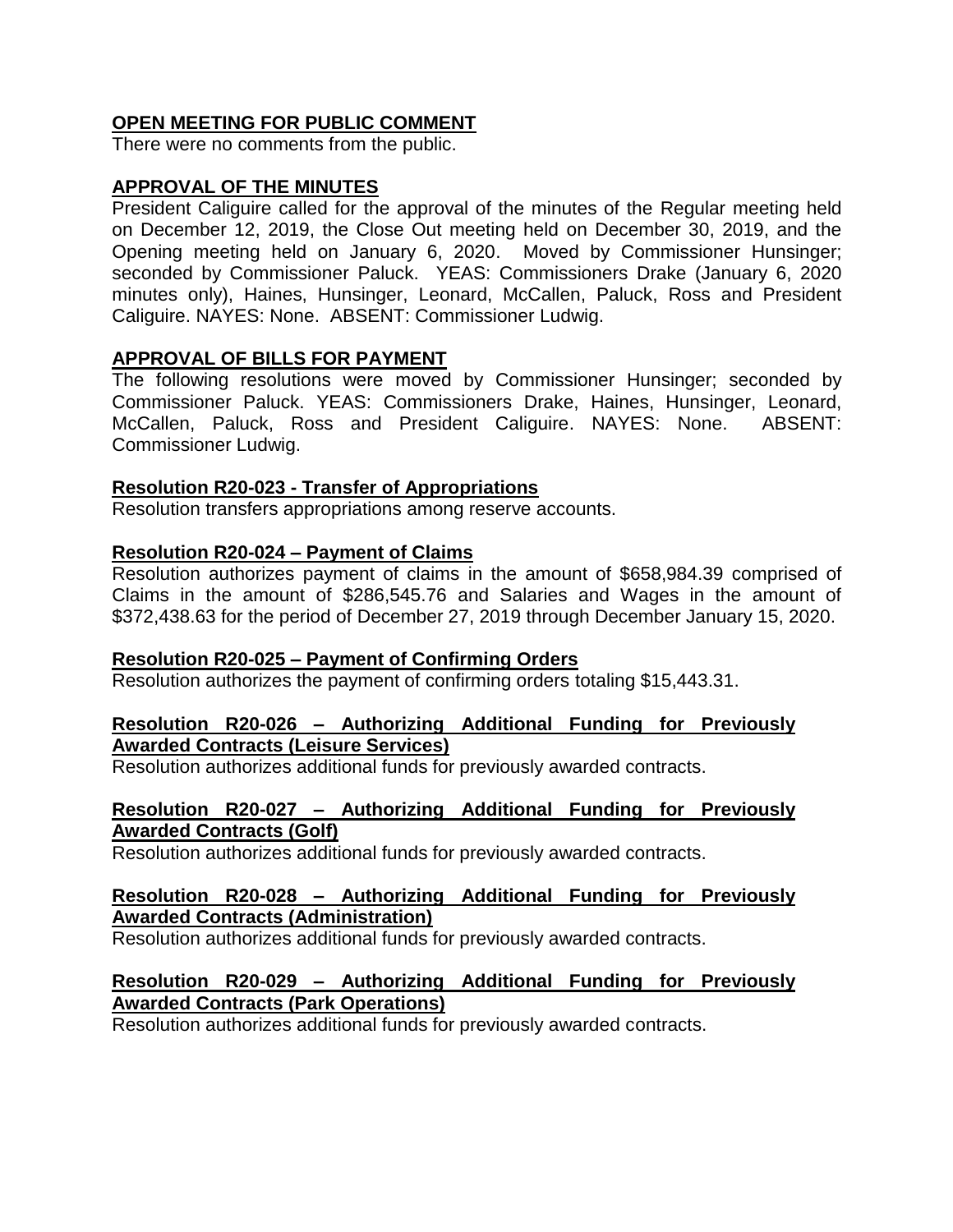## **Resolution R20-030 – Amending and Cancelling Certification of Funds for Previously Awarded Contracts**

Resolution cancels and amends certification of funds for previously awarded contracts.

# **DIRECTOR'S REPORT**

Director Soriano submitted a report for the month of December 2019.

# **COMMISSION CORRESPONDENCE**

- 1. Letter sent to Commission President, Mark Caliguire; from Somerset resident, Jack Farr; praising Quail Brook and Spooky Brook Golf Courses, along with Darrell Marcinek and Quail Brook Maintenance Staff.
- 2. Letter received from Branchburg resident and Farm Licensee, Mark Kirby, to advise the Park Commission that he is rescinding his farm lease agreement for Stahl and Kanach River North farm parcels effective December 31, 2019.
- 3. Notice of Rate Proposal from New Jersey Water Supply Authority regarding revisions to its Schedule of Rates, Charges and Debt Service Assessments for the sale of water from the Raritan Basin System. The proposed rates will constitute no change in FY2021.

# **CONSENT AGENDA**

# **RESOLUTIONS**

The following resolutions were moved by Commissioner Hunsinger; seconded by Commissioner Ross. YEAS: Commissioners Drake, Haines, Hunsinger, Leonard, McCallen, Paluck, Ross and President Caliguire. NAYES: None. ABSENT: Commissioner Ludwig.

# **Resolution R20-031 – Authorizing Sale of Surplus**

Resolution authorizes sale of surplus inventory.

# **Resolution R20-032 – Licensing of 10 Farm Parcels**

Resolution awards a five year license agreement for the period of January 1, 2020 to December 31, 2024 to Beekman Homestead Farm for Hillsborough, Stauder, Wender and Thompson-Pleasantview Parcels; to Castle Lock Farm for Milich Parcel; to Norz Hill Farm and Market, LLC for South Branch Reserve Parcel; and Deer Run Farm , Inc.for Woodfern Parcel. No bids were received for Daniel's, Howe and Kanach River Parcels.

# **Resolution R20-033 – Awarding First Year of a Two-Year Contract for Equine Bedding**

Resolution awards contract to Bohonyi Corporation.

# **Resolution R20-034 – Authorizing use of County Contract for Purchase of Golf Course and Park Maintenance Material**

Resolution authorizes purchases from Andre & Sons, Belle Mead Co-op, Birtton Industries, Central Irrigation Supply, Extech Building Materials d/b/a Terre Co., Fisher & Son Co., Grass Roots Turf Products Inc., Harrells, LLC., LMI, Levitt's LLC, Nutrien AG Solutions, Plant Food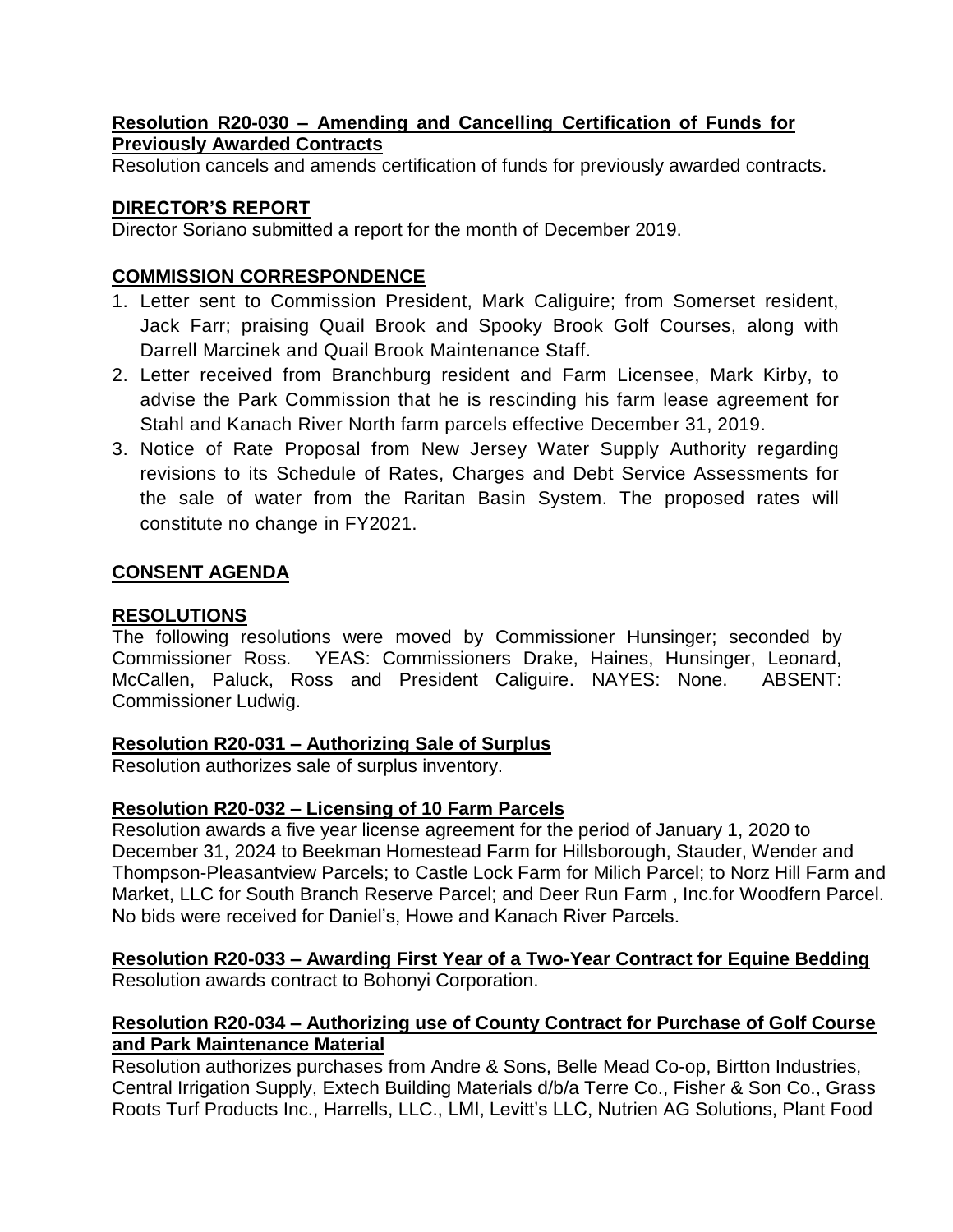Co., Pocono Turf Supply, Primos Products, Reed & Perrine Sales, Seeton Turf Warehouse, SiteOne Landscape Supply, Synatek Solutions, Tri State Materials d/b/a Green Pro Materials, Tuckahoe Sand & Gravel, Viersma Sales & Service.

## **Resolution R20-035 – Authorizing use of Educational Services Commission of New Jersey for Purchase of Grounds Equipment: Toro Sand Pro 5040**

Resolution authorizes purchase from Storr Tractor Company with cost not to exceed \$22,163.36.

## **Resolution R20-036 – Authorizing use of Educational Services Commission of New Jersey for Purchase of Grounds Equipment: Workman HDX 4WD**

Resolution authorizes purchase from Storr Tractor Company with cost not to exceed \$31,015.51.

# **Resolution R20-037 – Authorizing use of Educational Services Commission of New Jersey for Purchase of Grounds Equipment: Toro Groundmaster 7200 Series**

Resolution authorizes purchase from Storr Tractor Company with cost not to exceed \$20,335.20.

# **Resolution R20-038 – Thanks and Appreciation to Bill Crosby**

Resolution thanked Commissioner Crosby for his years of service to the Park Commission.

# **Resolution R20-039 – Thanks and Appreciation to Brian Gallagher**

Resolution thanked Freeholder Gallagher for his service to the Park Commission.

# **Resolution R20-040 – Rejecting Golf Car Bids**

Resolution rejects golf car bids. Specifications need to be revised.

# **COMMITTEE REPORTS**

# **CFO's Report**

Commissioner Ross, Chair of the Committee, submitted a report for the month of December 2019.

Director Soriano added that 2019 was a solid year from a revenue perspective.

## **HUMAN RESOURCES**

Commissioner Leonard, Chair of the Committee, submitted a report for the month of December 2019.

There was no further Human Resources report.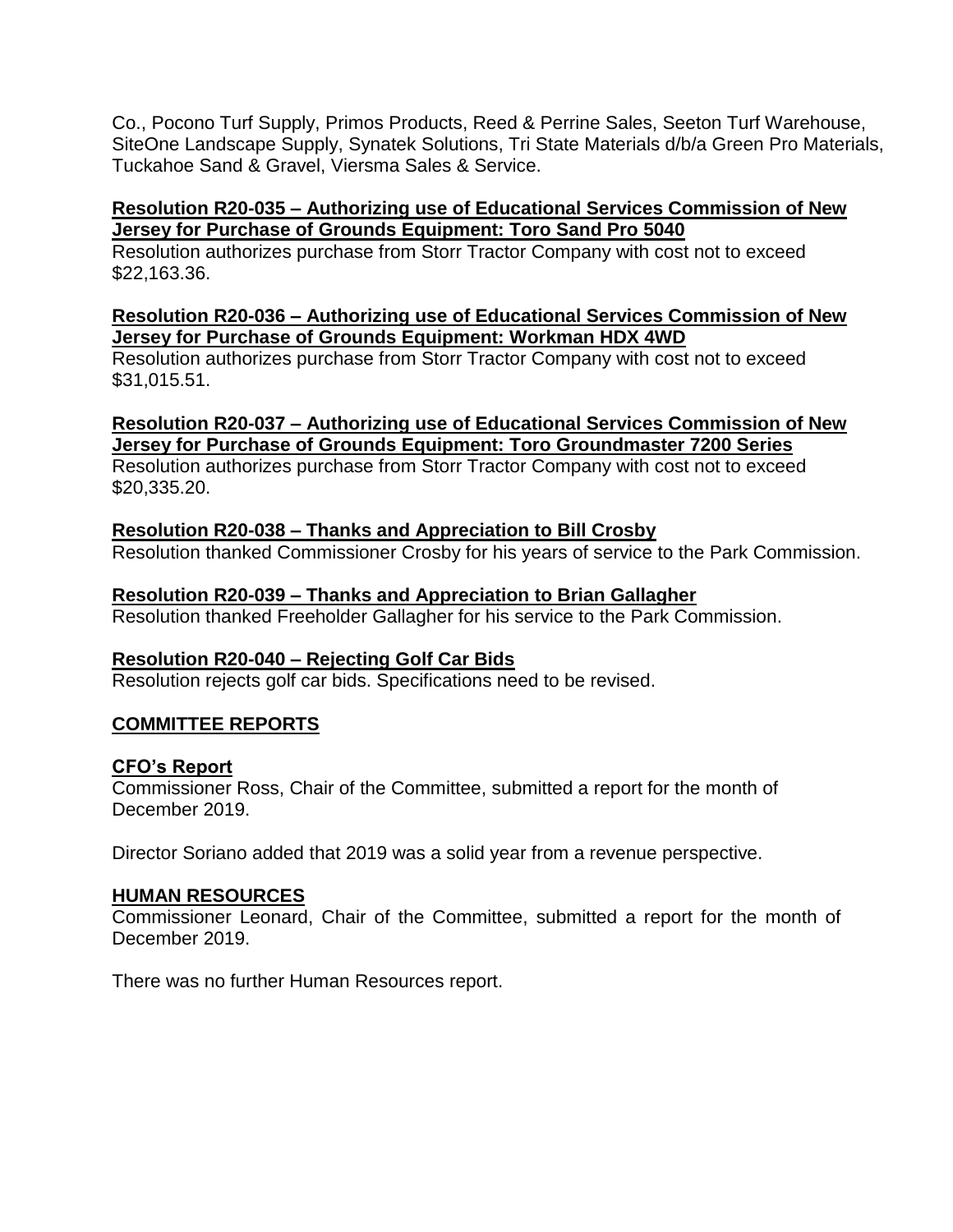### **LEISURE SERVICES**

Commissioner Hunsinger, Chair of the Committee, submitted a report for the month of December 2019.

Cindie Sullivan, Assistant Director, stated that the Annual Corporate Sponsorship breakfast will be held at Headquarters on Friday, January  $24<sup>th</sup>$  at 8:30 A.M. Commissioners are invited to attend.

Carrie Springer, Manager, Environmental Science, reported that the EEC is hosting the Annual Children's Art Show, which showcases artwork from students in grades K-6 from 16 County schools. There was more than 2,300 visitors to this year's Festival of Trees display.

Dina Fornataro-Healey, Manager, Recreation and Community Outreach, reported that the Park Commission received the Community Partner of the Year award from the United States Tennis Association – Eastern Division.

### **GOLF MANAGEMENT**

Commissioner Paluck, Chair of the Committee, submitted a report for the month of December 2019.

Darrell Marcinek, Director, Golf Maintenance, reported that the favorable weather has been beneficial for the progress of the Greek Knoll bridge replacement project and the and Phase 2 of the bunker project.

Bob Ransone, Deputy Director Golf Management, stated that golf revenue for 2019 was up 12% as compared to 2017. The mild weather to date has provided a great revenue opportunity for 2020.

### **INFORMATION MANAGEMENT**

Commissioner McCallen, Chair of the Committee, submitted a report for the month of December 2019.

Cory Ivanko, Manager, Information Management, stated that Verizon has completed the installation of new circuits at some locations.

### **VISITOR SERVICES**

Commissioner Ross, Chair of the Committee, submitted a report for the month of December 2019.

There was no further report for Visitor Services.

## **PROPERTY MANAGEMENT**

Pierce Frauenheim, Deputy Director Park Operations, stated that 10 farm licenses went out for bid and seven licenses were awarded earlier in this meeting. Pierce is working with Bridgewater Township to resolve issues raised by residents regarding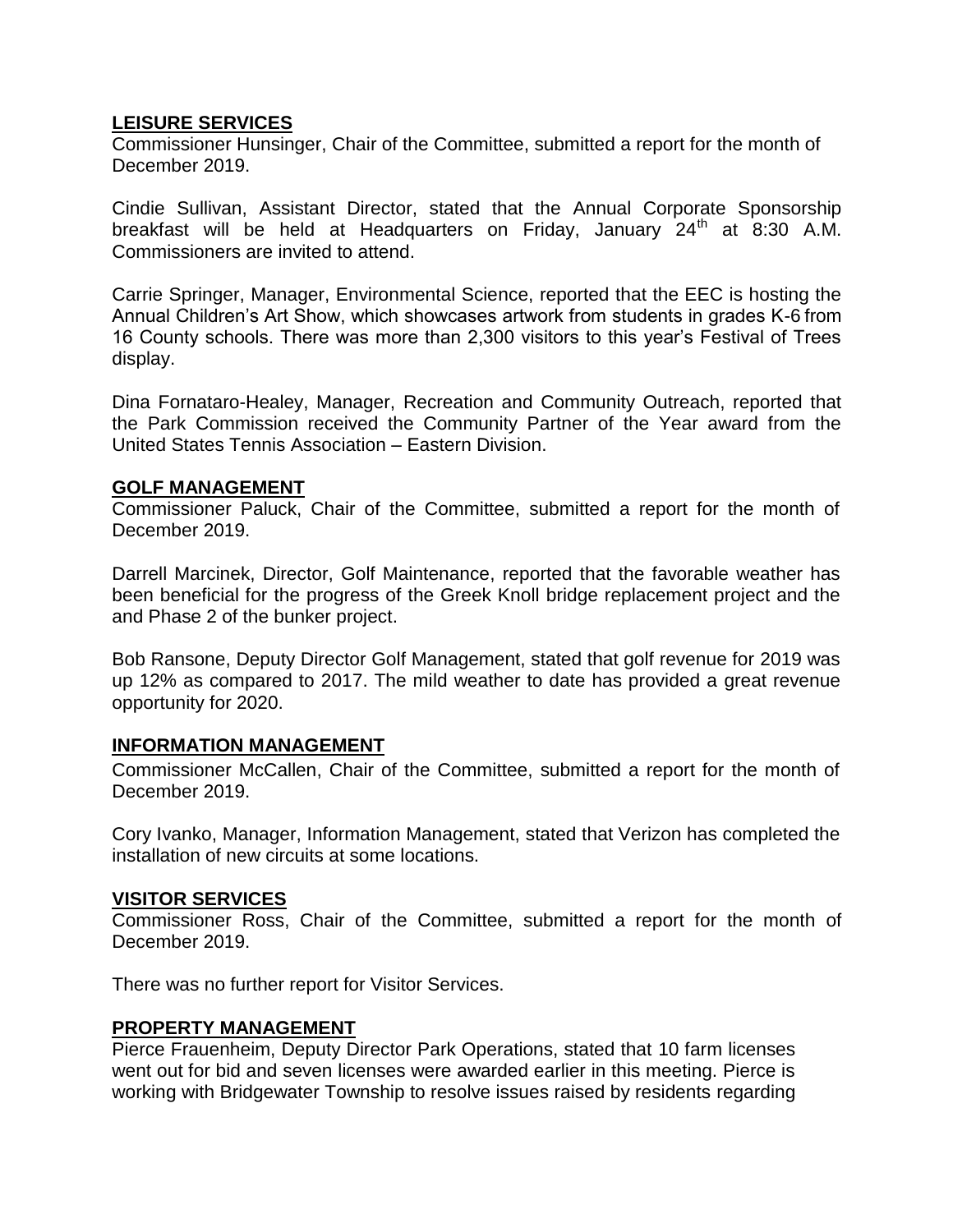Bridgewater's deer management program. Work continues on the Black Point Greenway Trail; which should be open for use by the end of January. Directional signs are being installed along the Greenway Trail in Somerville, Raritan and Bridgewater.

### **PLANNING AND LAND ACQUISITION**

Tom Boccino, Parks Section Principal Planner, Land Acquisition, presented a report for December 2019.

Tom stated that he is in the process of finalizing 2019 figures for the Preservation Committee and the year-end report.

### **CAPITAL FACILIITES – CONSTRUCTION and ENGINEERING**

Adam Bloom, County Park Engineer, submitted a report for December 2019.

Adam added that the bid opening will take place on February 6 for the next phase of the fencing project at Lord Stirling Stable.

### **PARK MAINTENANCE & HORTICULTURE**

Commissioner Hunsinger, Chair of the Committee, submitted a report for December 2019.

Pierce Frauenheim, Deputy Director, Park Operations, thanked Golf Maintenance Staff for their assistance with the Christmas Tree Recycling Program. The mild weather has allowed for removal of invasive trees at Natirar and the planting of 268 trees at various parks.

### **AUDIT COMMITTEE**

Director Soriano stated that a resolution to appoint the Park Commission auditor for 2020 will be forthcoming at the February Park Commission Meeting.

### **FREEHOLDERS REPORT**

There was no Freeholder report.

## **OLD BUSINESS**

There was no old business.

### **NEW BUSINESS**

The Committee Liaison Appointments for 2020 were distributed at this meeting.

Seeing no further business, a motion to adjourn the meeting at 8:27 A.M. was moved by: Commissioner Ross; seconded by: Commissioner Hunsinger. YEAS: Commissioners Drake, Haines, Hunsinger, Leonard, McCallen, Paluck, Ross and President Caliguire. NAYES: None. ABSENT: Commissioner Ludwig.